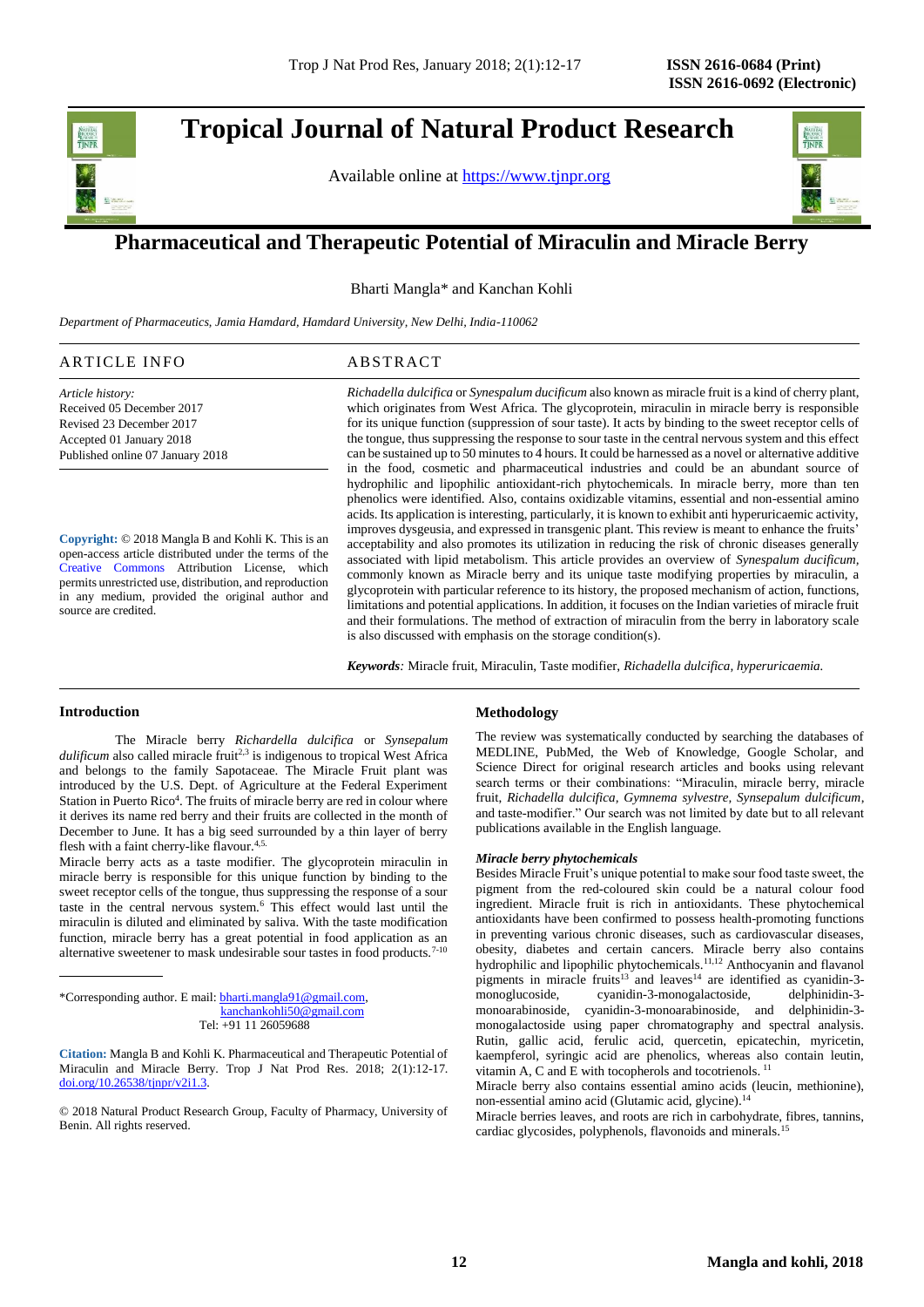**ISSN 2616-0692 (Electronic)** 



HO

HO

HC





Glycin







Cyanidin-3-O-glucoside





**Figure 5:** Molecular structures of anthocyanins present in *Synespalum ducificum*





alpha-tocopherol



gamma-tocopherol **Figure 6:** Molecular structures of vitamins present in *Synespalum ducificum*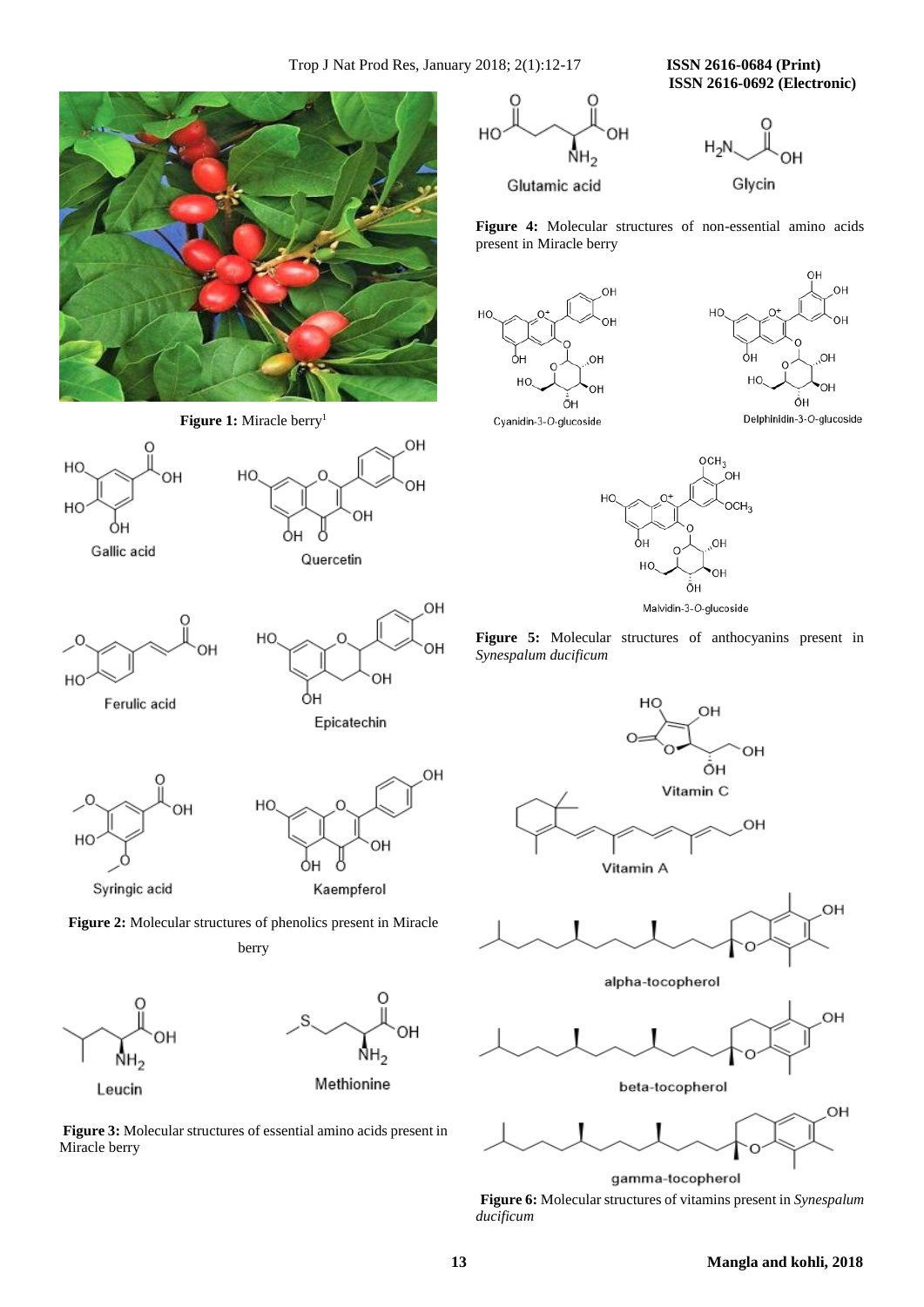#### *Health benefits of Miracle berry*

The value of the fruit as a taste modifier has possible benefits for human health. Various studies have proven that the fruit and leaf extracts of miracle berry help in reducing the blood glucose level in alloxan-induced albino rats.<sup>16,17</sup> Shi *et al.*,<sup>18</sup> described that the butanol extracts of miracle fruit may be an effective treatment for acute gouty arthritis.<sup>18</sup> This extract attenuated oxonic acid potassium salt-induced hyperuricaemia in mice by lowering serum uric acid levels and activating hepatic xanthine oxidase. Miracle fruits have tremendous therapeutic properties as shown in Figure 7.

#### *Extraction and purification of miraculin*

Inglett et al.,<sup>5</sup> modified the extraction procedure of Adom and Liu.,<sup>19</sup> which described two-extraction methods for the pulp and seeds of Miracle Fruit. The first method was Sequential extraction which includes two steps i.e. double extraction for free compounds and Alkaline extraction for bound compounds. The second method was direct extraction method. Before analysis dried pulp-seeds were separated into pulp and seeds after freeze–drying. The skin, pulp and seeds were ground individually to fine powder.5,19

Dioso et al.,<sup>17</sup> performed the extraction method of fruits and leaves of this plant. They macerate leaves and fruits of miracle plant with ethanol and then evaporate at room temperature.<sup>17</sup>

He, et al.**,** <sup>30</sup> modified the extraction method for miraculin from miracle berry as described by Theerasilp and Kurihara.,<sup>22</sup> In this method, lyophilized pulp powder was suspended with water and homogenized. The homogenate was centrifuged and the sediment was homogenized in 0.5 M sodium chloride solution. Then again centrifuged and the colourless supernatant was freeze-dried.<sup>22,30</sup>

Miraculin has been purified by using various methods like solvent extraction method from polar to non-polar and from non-polar to polar in succession,<sup>9</sup> ion-exchange chromatography technique,<sup>10</sup> immobilizedmetal affinity chromatography  $(IMAC)$ ,<sup>31</sup> and reverse micelle system.<sup>30</sup>

The solvent extraction method is tedious and the purity of miraculin is relatively low. High purity miraculin was obtained by ion-exchange chromatography but this is time-consuming, inefficient and costly<sup>10</sup>. IMAC is a simple and efficient method, but this method is difficult to scale-up beyond laboratory scale and considered to be expensive.<sup>32</sup>. It has been proved that reverse micelle extraction method is an efficient method to extract miraculin from miracle berry due to its low energy requirements and also shows great potential for large-scale application and use in continuous separation of biological substances.<sup>32</sup>

#### *Mechanism of taste modifying activity of miraculin*

The flesh of the berry contains aglycoprotein, miraculin, with a molecular weight of about 43,000 D. Miraculin is actually not a sweetener, but has the property of making sour products taste sweet<sup>20-23</sup>. It is a glycoprotein consisting of 191 amino acid residues with two glycosylated polypeptides i.e. Asn-186 and Asn-42, cross-linked by a disulphide bond.<sup>24-26</sup> It consists of approx. 14 % sugars, including glucosamine, mannose, fucose, galactose, and xylose. The taste-modifying effect of miraculin begins a few seconds after consumption, though several minutes of chewing the berry's pulp may be necessary to sufficiently coat the taste buds. The duration of the taste-modifying effect typically lasts 30 minutes to 2 hours.27-28

Miraculin binds tightly to the lingual epithelium's microvilli plasma membrane of sweet-taste receptors (hT1R2-hT1R3) without activating them. Miraculin does not activate these receptors until subjected to an acidic pH, generally, between pH 3.0 and  $6.0<sup>29</sup>$  The possible mechanism of miraculin in the modification of taste is shown in Figure 9.

#### *Limitations and Preservation of miracle berry*

Miracle berry or *Richadella dulcifica* is highly perishable. It is thermolabile and inactivated below pH 3 and above pH 12. Not used in cooking and in processed foods because it degrades at high temperature. These limitations can be overcome by preservation techniques using a polysaccharide chitosan coating.<sup>33</sup> Also, the miracle berry can be freezedried at -20° F for approximately 3 months before use without significant degradation.<sup>34</sup>

The miraculin protein itself very stable and can be stored in pure form or in solution for 6 months without loss of function<sup>35</sup> and long-time storage can be done in Ziploc bags.

# **ISSN 2616-0692 (Electronic)**



**Figure 7:** Health benefits of *Synespalum ducificum*



**Figure 8:** Structure model of Miraculin (Homodimer formed by Disulphide bond $63$ 

#### **1. Regulatory Issue**

FDA, the U.S. Department of Agriculture (USDA) does not maintain restrictions on the miracle berry. Growing, selling, and eating miracle berries in the United States is legal.<sup>35</sup>

#### **2. Miracle fruit: A Promising product**

Miracle berry is a promising natural product and miraculin in the fruit enhances its application in the food industry as well as in pharmaceutical industry. In the market, various formulations are available in the form of granules, and tablets.<sup>36-41</sup> Various marketed formulations of miracle fruit tablet are in Figure 10.

#### **3. Indian Variety of miracle berry**

Indian variety of miracle berry named as *Gymnema sylvestre* with botanical synonyms *Asclepias geminate, Periploca sylvestris, and Marsdenia sylvestris*. It is native to India and also found in tropical Africa, Australia, Malaysia and Srilanka. It is also known as GUDMAR and Sugar Destroyer. Flowers of *Gymnema sylvestre* are collected in the month of April and November whereas fruits in winter season.<sup>42</sup>

*Gymnema sylvestre,* miracle plant having some tremendous activities like anti-diabetic, anti-obesity, anti-inflammatory, anti-microbial, hypolipidemic and anti-arthritic acitivity<sup>46</sup>. It is also used in the treatment of urinary complaints, stomach problems, piles, chronic cough, breathing troubles, asthma, eye complaints, cardiopathy, constipation, jaundice, and bronchitis. These activities are due to the presence of the bioactive compounds Gymnemic acid, Gymnemagenin and Gurmarin.<sup>4</sup>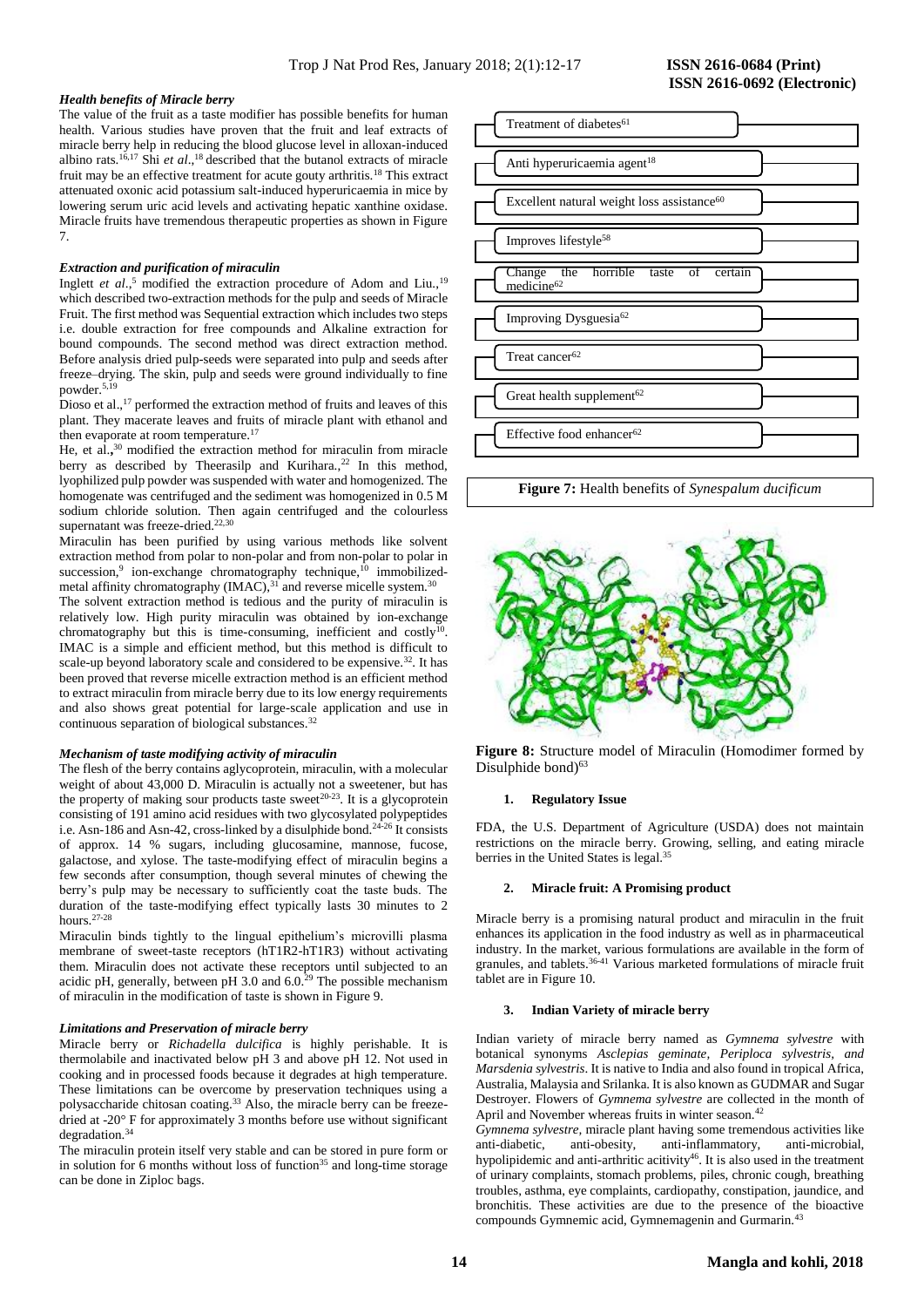### **SWEETLESS SWEET**  $\cdots$ Miraculin Miraculin + H<sup>+</sup> - H<sup>+</sup> Sweet receptor site





Miracle fruit powder<sup>41</sup>







**Figure 11:** Molecular structures of bioactive compounds present in *Gymnema sylvestre*

 **ISSN 2616-0692 (Electronic)** 

*Patents on Miracle berry and its variety* 

*Table 1 illustrates an updated report on pate*nts on therapeutic application of miracle berry and miraculin along with its Indian variety i.e. *Gymnema sylvestre.*

**Table 1:** Updated list on Patents of miracle berry and *Gymnema sylvestre.*

| Patent No.                | Title                                                                                                                                         | <b>Publication</b><br>date | Ref. |
|---------------------------|-----------------------------------------------------------------------------------------------------------------------------------------------|----------------------------|------|
| US 20160317430 A1         | Cosmetic use of an extract of<br>Gymnema sylvestre                                                                                            | Nov 3, 2016                | 44   |
| CA 2919487 A1             | Method and kit for bowel<br>preparation                                                                                                       | Feb 6, 2014                | 45   |
| 246537 (Indian<br>Patent) | A process for preparation of<br>a novel compound gymnemic<br>triacetate from Gymnema<br>sylvestre R. Br. leaves with<br>antidiabetic activity | Mar 11,2011                | 46   |
| US 20110144218 A1         | Taste modified consumable<br>Products and methods of<br>preparation                                                                           | Jun 16, 2011               | 47   |
| EP 1750736 B1             | Uses for the extract of<br>Gymnema sylvestris                                                                                                 | Apr 21, 2010               | 48   |
| US 20040071801 A1         | Herbal formulation of<br>Gymnema sylvestre as a<br>dietary aid.                                                                               | Apr 15, 2004               | 49   |
| US 5886155 A              | Purification of miraculin<br>glycoprotein using tandem<br>hydrophobic interaction<br>chromatography                                           | Mar 23, 1999               | 50   |
| EP 0570591 A1             | Process for producing<br>sweetness inducer miraculin                                                                                          | Nov 24, 1993               | 51   |
| EP 0406516 A1             | A process for extracting the<br>concentrated gymnemate<br>from Gymnema sylvestre and<br>an equipment for using in the<br>process              | Jan 9, 1991                | 52   |
| CA 1162094 A              | Chewing gum containing<br>sugar substitute                                                                                                    | Feb 14, 1984               | 53   |
| US 3995031 A              | Method of controlling<br>obesity with purified active<br>principle of fruit of<br>Synsepalum dulcificum.                                      | Nov 30, 1976               | 54   |
| US 3925547 A              | Isolation and purification of<br>active principle of fruit of<br>Synsepalum dulcificum                                                        | Dec 9, 1975                | 55   |
| US 3849555 A              | Method for modifying sour<br>and bitter taste                                                                                                 | Nov 19, 1974               | 56   |
| US 3682880 A              | Protein flavouring agents<br>prepared from Synsepalum<br>dulcificum.                                                                          | Aug 8, 1972                | 57   |
| US 3620770 A              | Coated straw for modifying<br>sour taste                                                                                                      | Nov 16, 1971               | 58   |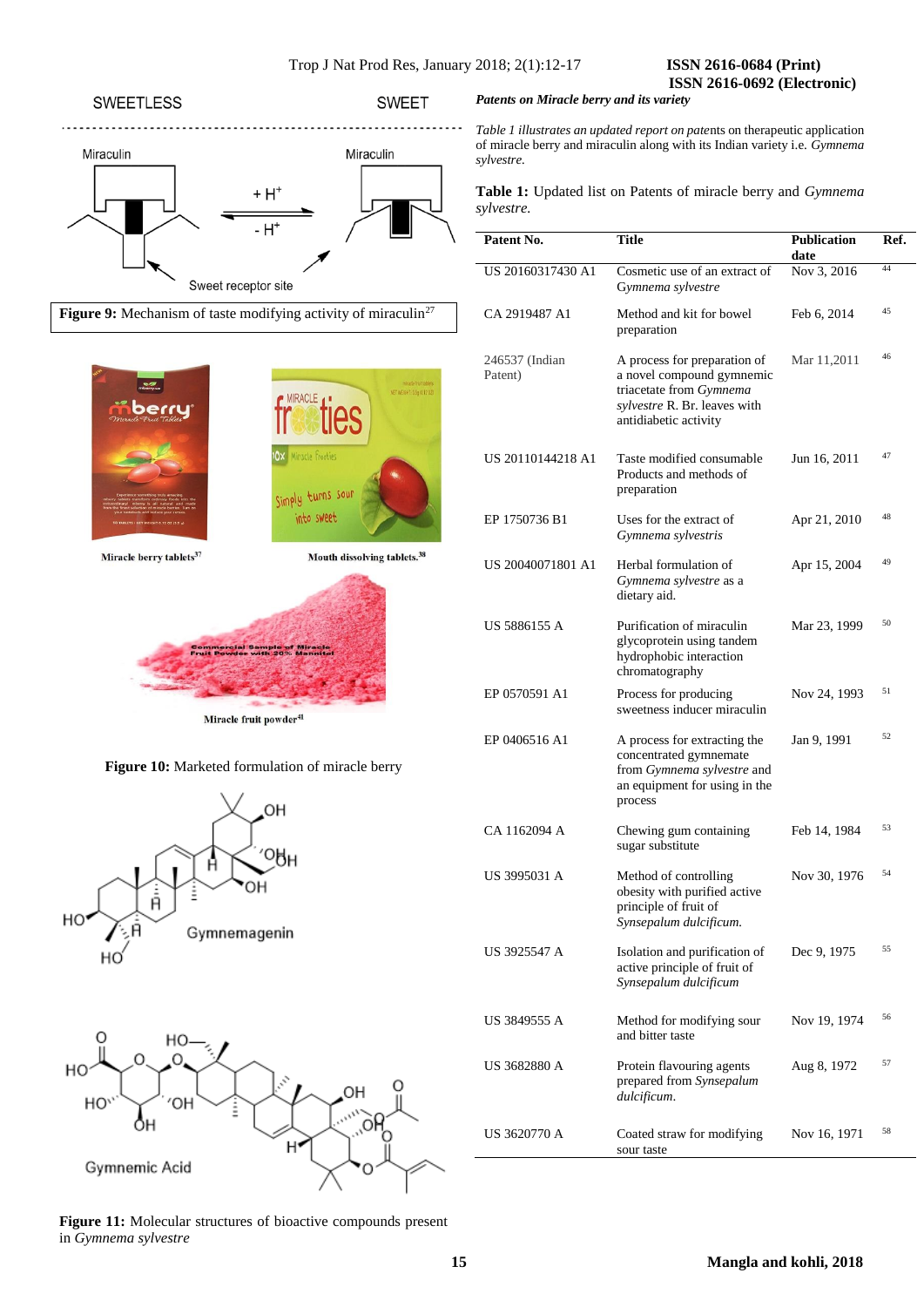#### **Conclusion**

Owing to its numerous attributes, miracle berry exploitation has aroused researchers interest in discovering an efficient taste modifier via miraculin. Though miracle berry has interesting and promising uses in the food, pharmaceutical, as well as in cosmetic industry, the fruit wide spread usage is however limited by its availability and perishability. To overcome this limitation, researchers are producing recombinant miraculin in transgenic plants, notably tomatoes. The various phytochemicals in the miracle fruit have been confirmed to possess health promoting functions in reducing various chronic diseases such as diabetes, cancers, acute gouty arthritis, hypertension, cardiovascular diseases and in weight loss. This information enhances the fruits acceptability by more people and thus, generally promotes its utilization and appreciation in human diets.

#### **Conflict of interest**

The authors declare no conflict of interest.

#### **Authors' Declaration**

The authors hereby declare that the work presented in this article is original and that any liability for claims relating to the content of this article will be borne by them.

#### **Acknowledgements**

The authors would like to thank Department of Science and Technology (DST) for providing INSPIRE fellowship award and granting financial assistance.

#### **References**

- 1. [https://www.ebay.com/itm/MIRACLE-FRUIT-Synsepalum](https://www.ebay.com/itm/MIRACLE-FRUIT-Synsepalum-dulcificum-rare-tropical-exotic-berry-edible-4-SEEDS-/151116932149)[dulcificum-rare-tropical-exotic-berry-edible-4-SEEDS-](https://www.ebay.com/itm/MIRACLE-FRUIT-Synsepalum-dulcificum-rare-tropical-exotic-berry-edible-4-SEEDS-/151116932149) [/151116932149](https://www.ebay.com/itm/MIRACLE-FRUIT-Synsepalum-dulcificum-rare-tropical-exotic-berry-edible-4-SEEDS-/151116932149) **.** Last accessed on 28th September, 2017.
- 2. Daniell WF. Miraculous berry of Western Africa. Pharm J. 1852; 1:445-448.
- 3. Brouwer JN, Van DerWel H, Francke A, Henning GJ. Miraculin, the sweetness-inducing protein from miracle fruit. Nature. 1968; 220:371–373.
- 4. Inglett GE and May JF. Tropical plant with unusual taste properties. Econ bot. 1968; 22:326–331.
- 5. Inglett GE and Chen D. Contents of phenolics and flavonoids and antioxidant activities in skin, pulp, and seeds of miracle fruit. J Food Sci. 2011; 76:79-82.
- 6. Yamamoto C, Nagai H, Takahashi K, Nakagawa S, Yamaguchi M, Tonoike M, Yamamoto T. Cortical representation of tastemodifying action of miracle fruit in humans. NeuroImage. 2006; 33:1145–1151.
- 7. Wong JM and Kern M. Miracle fruit improves sweetness of a low-calorie dessert without promoting subsequent energy compensation. Appetite. 2011; 56:163–166.
- 8. Bartoshuk LM, Gentile RL, Moskowitz HR, Meiselman HL. Sweet taste induced by miracle fruit (*Synsepalum dulcificum*). Physiol Behav. 1974; 12:449–456.
- 9. Inglett GE, Dowling B, Albrecht JJ, Hoglan FA. Tastemodifying properties of miracle fruit (*Synsepalum dulcificum*). Agric Food Chem. 1965; 13:284–287.
- 10. Kurihara K and Beidler LM. Taste-modifying protein from miracle fruit. Sci. 1968; 161:1241–1243.
- 11. Du L, Shen Y, Zhang X, Prinyawiwatkul W, Xu Z. Antioxidantrich phytochemicals in miracle berry (*Synsepalum dulcificum*) and antioxidant activity of its extracts. Food Chem. 2014; 153:279-284.
- 12. Xu Z. Important antioxidant phytochemicals in agricultural food products. In Z. Xu, & L.R. Howard, (Eds.), Analysis of

antioxidant-rich phytochemicals. Iowa: John Wiley& Sons. Inc. 2012:1-16.

- 13. Buckmire RE and Francis FJ. Anthocyanins and flavonols of miracle fruit. J Food Sci. 1976; 41:1363–1365.
- 14. Njoku NE, Ubbaonu CN, Alagbaoso SO, Eluchie CN, Umelo MC. Amino acid profile and oxidizable vitamin content of *Synsepalum dulcificum* berry (miracle fruit) pulp. Food Sci Nutr. 2015; 3:252–256.
- 15. Osabor VN, Etiuma RA, and Ntinya MU. Chemical Profile of Leaves and Roots of Miracle Fruit (*Synsepalum dulcificum*). ACSJ. 2016; 12:1-8.
- 16. Chen CC, Liu IM, Cheng JT. Improvement of insulin resistance by miracle fruit (*Synsepalum dulcificum*) in fructose-rich chowfed rats. Phytotherapy Res. 2006; 20:987–992.
- 17. Dioso MKM, Satsatin DCA, Ching JA. Hypoglycemic effects of *Synsepalum dulcificum* (Schumach. & Thonn.) Daniell (Miracle Berry) fruit and leaf extracts on the blood glucose level of albino rats. Der Pharmacia Lettre. 2016; 8:104-108.
- 18. Shi YC, Lin KS, Jhai YF, Lee BH, Han Y, Cui Z, Hsu WH, Wu SC. Miracle Fruit (*Synsepalum dulcificum*) Exhibits as a Novel Anti-Hyperuricaemia Agent. Molecules. 2016; 21:140.
- 19. Adom KK, Liu, RH. Antioxidant activity of grains. J Agric Food Chem. 2002; 50:6182–6187.
- 20. Hiwasa-Tanasa K, Hirai T, Kato K, Duhita N, Ezura H. From miracle fruit to transgenic tomato: mass production of the tastemodifying protein miraculin in transgenic plants. Plant Cell Rep. 2012; 31:513-525.
- 21. Theerasilp S, Hitotsuya H, Nakajo S, Nakaya K, Nakamura Y, Kurihara Y. Complete amino acid sequence and structure characterization of the taste-modifying protein, miraculin. J Biol Chem. 1989; 264:6655-6659.
- 22. Theerasilp S and Kurihara Y. Complete purification and characterization of the taste-modifying protein, miraculin, from miracle fruit. J Biol Chem. 1988; 263:11536-11539.
- 23. Ito K, Asakura T, Morita Y, Nakajima K, Koizumi A, Shimizu-Ibuka A, Masuda K, Ishiguro M, Terada T, Maruyama J, Kitamoto K, Misaka T, Abe K. Microbial production of sensory-active miraculin. Biochem Biophys Res Commun. 2007; 360:407-411.
- 24. Matsuyama T, Satoh M, Nakata R, Aoyama T, Inoue H. Functional expression of miraculin, a taste-modifying protein in escherichia coli. J Biochem. 2009; 145:445-450.
- 25. Paladino A, Costantini S, Colonna G, Facchiano AM. Molecular modeling of miraculin: structural analyses and functional hypotheses. Biochem Biophys Res Commun. 2008;  $367.26 - 32.$
- 26. Temussi PA. Natural sweet macromolecules: how sweet proteins work. Cell Mol Life Sci. 2006; 63:1876-1888.
- 27. Kurihara Y. Characteristics of antisweet substances, sweet proteins, and sweetness-inducing proteins. Crit Rev Food Sci Nutr. 1992; 32:231-252.
- 28. Asakura T, Miyano M, Yamashita H, Sakurai T, Nakajima KI, Ito K, Misaka T, Ishimaru Y, Abe K. Analysis of the interaction of food components with model lingual epithelial cells: the case of sweet proteins. Flavour Fragr J. 2011; 26:274-278.
- 29. Swamy KB, Hadi SA, Sekaran M, Pichika MR. The Clinical Effects of *Synsepalum dulcificum:* A Review. J Med Food. 2014; 17:1165–1169.
- 30. He Z, Tan JS, Abbasiliasi S, Lai OM,Tam YJ, Halim M, Ariff AB. Primary recovery of miraculin from miracle fruit, *Synsepalum dulcificum* by AOT reverse micellar system. Food Sci Tech. 2015; 64:1243-1250.
- 31. Duhita, N, Hiwasa-Tanase K, Yoshida S, Ezura H. Single-step purification of native miraculin using immobilized metal-